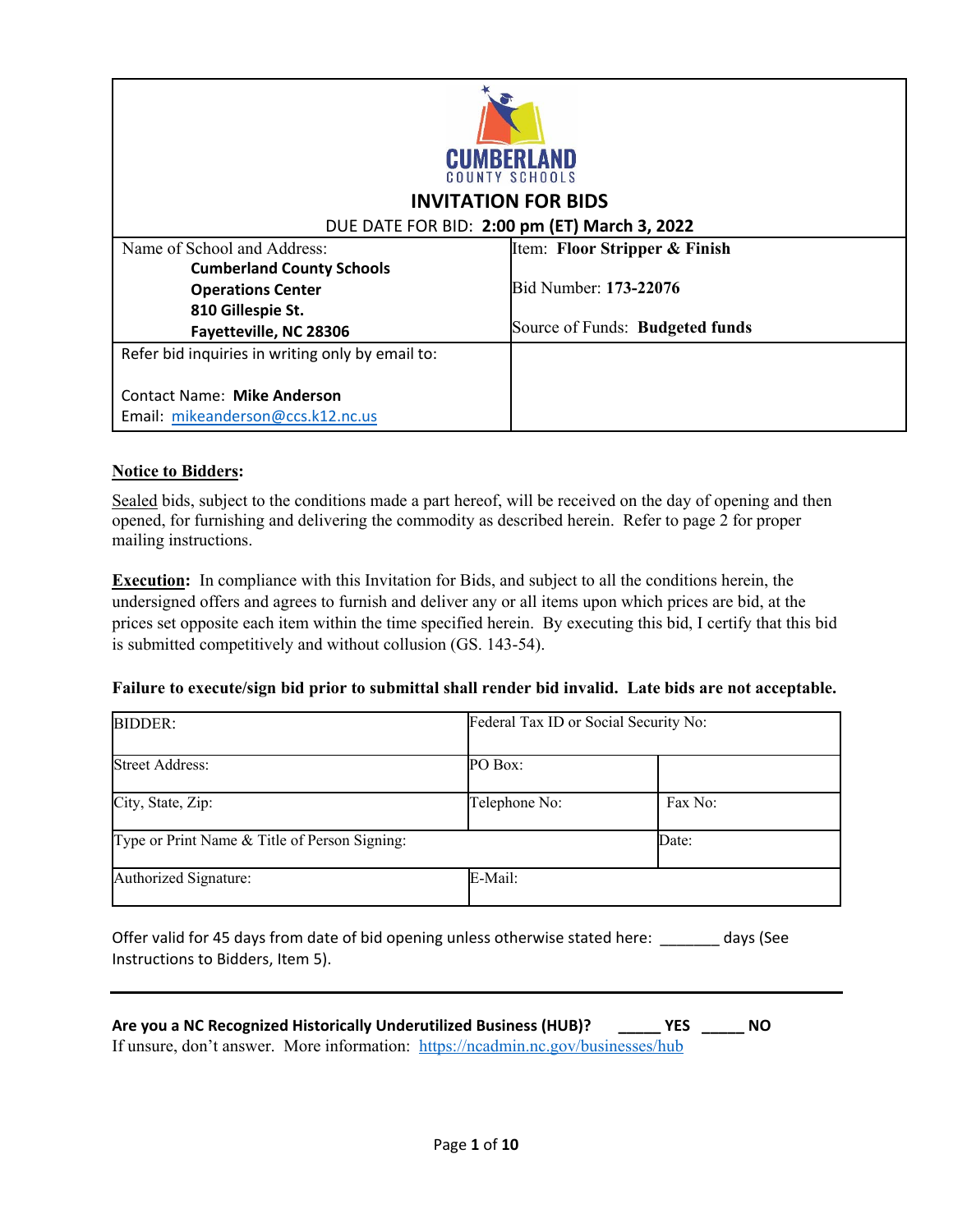**Mailing Instructions:** Submit **one (1)** fully executed bid document in a sealed envelope, marked with the CCS bid number on the outside of the envelope, by either of the methods below. If a bidder is submitting more than one bid, each bid shall be submitted in separate sealed envelopes and marked accordingly. For delivery purposes, separate sealed bids from a single bidder may be included in the same outer package.

DO NOT SUBMIT AN ELECTRONIC OR FAXED COPY OF YOUR BID. THIS SHALL BE CAUSE FOR REJECTION OF YOUR BID. It is the responsibility of the bidder to have the bid in this office by the specified time and date of opening.

| Delivered By US Postal Service,                                                  |                                            |  |
|----------------------------------------------------------------------------------|--------------------------------------------|--|
| <b>FedEx, UPS or other courier service</b>                                       | <b>Hand Delivered</b>                      |  |
| Purchasing Bid $#173-22076$                                                      | Cumberland County Schools Finance Building |  |
| Cumberland County Schools                                                        | <b>Purchasing Department</b>               |  |
| 810 Gillespie Street                                                             | 2491 Gillespie Street                      |  |
| Fayetteville NC 28306                                                            | Fayetteville, NC 28306                     |  |
| $(910) 678 - 2507$                                                               |                                            |  |
| <b>IMPORTANT:</b> The Bid Number from page 1 must be shown on the outside of the |                                            |  |
| envelope.                                                                        |                                            |  |

**Questions**: Questions must be submitted in writing to the individual and email address shown in the header above. The deadline to submit questions is **2:00 pm February 25, 2022**. An Addendum will be posted thereafter to share the questions and answers with interested bidders.

**Transportation Charges:** FOB – Destination. Freight charges must be included in price. Delivery shall be made to:

> Cumberland County Schools Operations Center 810 Gillespie St. Fayetteville, NC 28306

**Bid Evaluation:** Bids are requested on the items and/or equipment as hereinafter specified. Bidders are cautioned that any/all information furnished or not furnished on this bid may be used as or in determining award of this contract.

**Award Criteria:** As provided by statute, award will be based on the lowest and best bid(s) (most advantageous to CCS) as determined by consideration of:

|    | Prices offered                               | 7.  | Functional Equivalency to specifications |
|----|----------------------------------------------|-----|------------------------------------------|
| 2. | Quality of products offered                  |     | stated herein                            |
| 3. | General reputation and performance           | 8.  | Samples, if requested                    |
|    | capabilities of the bidders                  | 9.  | Conformity of Product Specifications     |
| 4. | Conformity with terms and conditions of this | 10. | Product's Presentation and Finish        |
|    | Invitation for Bids                          | 11. | References                               |
|    | Delivery/installation schedule offered       |     |                                          |
| 6. | Durability and Suitability of items for      |     |                                          |
|    | intended use                                 |     |                                          |

**Basis for Rejection:** Cumberland County Schools (CCS) reserves the right to reject any and all offers, in whole or in part, by deeming the offer unsatisfactory as to quality or quantity, delivery, price or service offered: non-compliance with the requirements or intent of this solicitation; lack of competitiveness; error(s) in specifications or indications that revision would be advantageous to CCS; cancellation or other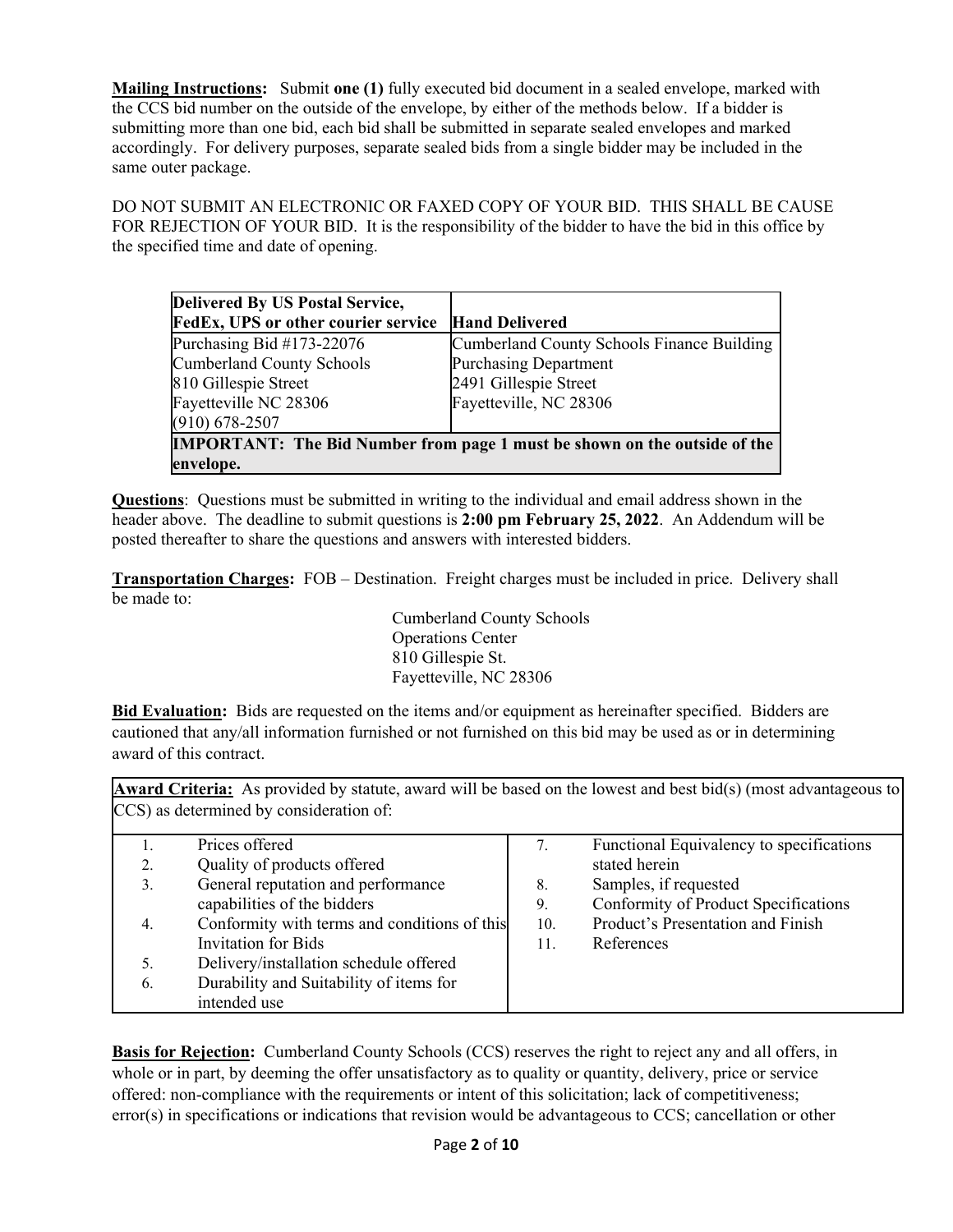changes in the intended project, or other determination that the proposed requirement is no longer needed; limitation or lack of available funds; circumstances that prevent determination of the best offer; or any other determination that rejection would be in the best interest of CCS.

**Samples:** Samples are not required prior to bid opening date; however, if required later, bidder agrees to furnish samples of items offered at no expense to CCS within fourteen (14) consecutive calendar days after request is made by CCS. Bids which do not comply with these requirements will be subject to rejection.

**Brand Names**: Items referenced and specified herein are based upon a particular manufacturer, but are used for the purpose of identification and to establish a general quality level. Such references are not intended to be restrictive, and functionally equivalent products of other manufacturers will be considered. However, bidders are cautioned that any deviation from specifications must be pointed out in their bid. Functional equivalency shall be determined by CCS. CCS shall not be obligated to accept deviations if deemed not to be in the best interest of CCS.

**Award of Contract:** It is the general intent to award this contract to a single overall bidder. The right is reserved, however, to make awards on the basis of individual items or groups of items, if such shall be considered by CCS to be most advantageous or to constitute its best interest. Bidders should show unit prices, but are also requested to offer their most favorable total lump sum price. If the North Carolina Statewide Term Contract price for any item is lower than what the successful bid is, CCS is released from its obligation to purchase under this contract.

**Award Notification:** After the bids have been evaluated and an award has been made, each vendor who submitted a bid will be notified of the award. The award may not be made for several weeks dependent upon the complexity of the acquisition and the length of time to complete the evaluation process.

**Timeline for Complete Order**: Cumberland County Schools reserves the right to order portions of the total items in phases, not to exceed twelve (12) months from the date the bid is awarded. Bid prices should be held firm for the duration of the contract. No minimum or maximum quantities are guaranteed. CCS reserves the right to increase or decrease the quantities as needed. Bidders should disclose minimum order quantities if applicable. Bids without minimum order quantities will be given more favorable consideration.

**Budgetary Limitations:** Should it become necessary, based upon budgetary limitations, CCS reserves the right to reduce or increase quantities. Therefore, bidders must include freight in the "each" pricing for each line item, as well as identifying a per unit installation cost for each line item.

**Late Bids:** Regardless of cause, a late bid will not be accepted and will automatically be disqualified from consideration. It shall be the Vendor's sole risk to ensure delivery at the designated office by the designated time. Late bids will not be opened and may be returned to the Vendor at the expense of the Vendor or destroyed if requested.

**Confidentiality of Bids:** In submitting its bid, the bidder agrees not to discuss or otherwise reveal the contents of its bid to any source outside of CCS until after the award of the contract. All bidders are advised that they are not to have any communications with CCS during the evaluation of the bids (after the public opening of the bids and before the award of the contract) unless CCS contacts the bidder for the purpose of seeking clarification. A bidder shall not: transmit to the issuing and or using agency any information commenting on the ability or qualifications of any other bidder to provide the advertised equipment, defects, errors and/or omissions in any other bidder's bid and/or prices at any time during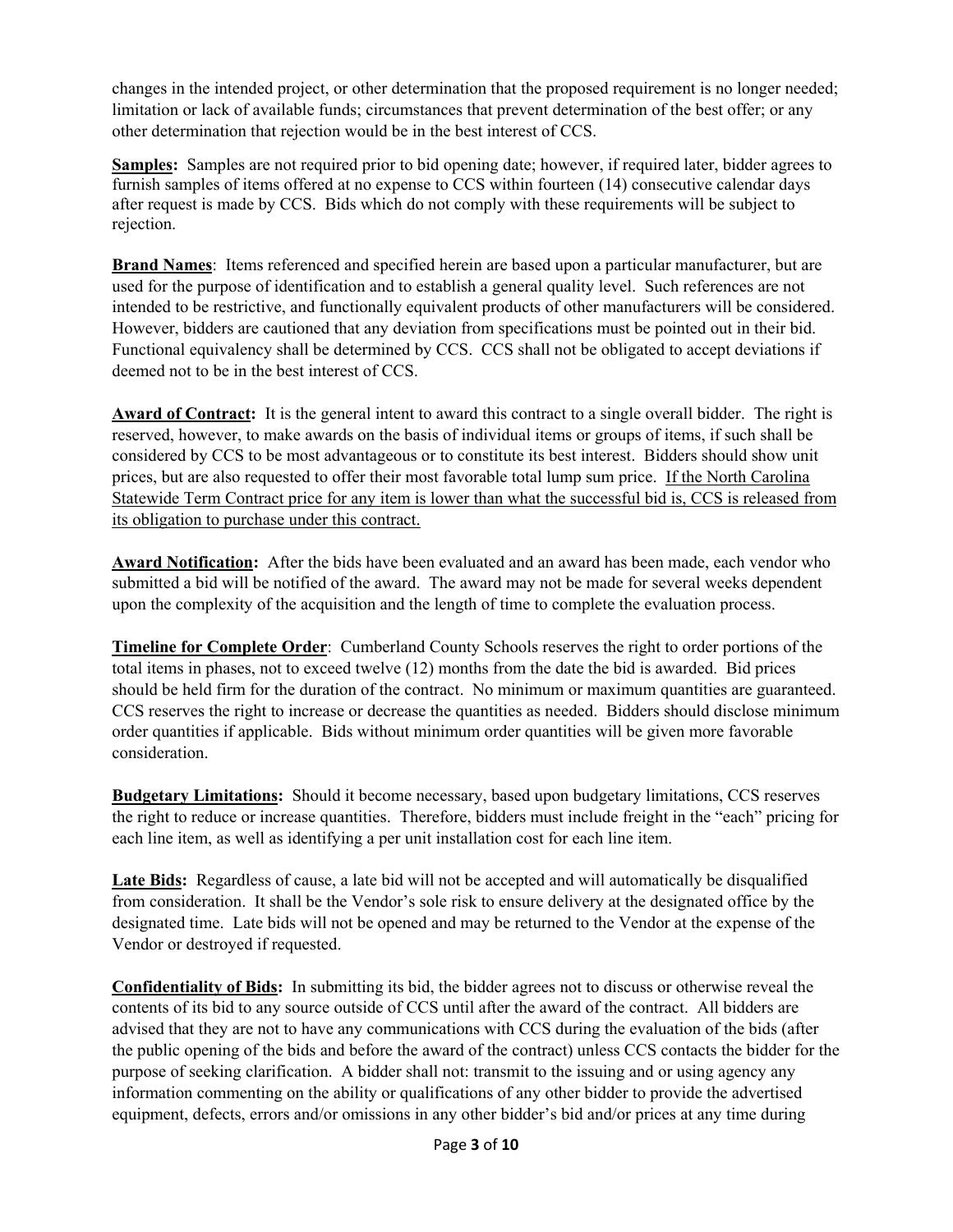and/or award of the contract that is subject of this IFB. Bidders not in compliance with this provision may be disqualified, at the option of CCS, from the contract award.

**Electronic Procurement:** Purchases shall be conducted through the NC E-Procurement service. If not already registered, the awarded bidder must register with NC E-Procurement within two (2) business days of notification of award in order to receive an electronic purchase order resulting from award of this contract. The successful bidder(s) shall pay to NC E-Procurement a transaction fee of 1.75% (.0175) on the total dollar amount (excluding sales taxes) of each purchase order issued through the NC E-Procurement service. This applies to all purchase orders, regardless of the quantity or dollar amount of the purchase order.

(This section intentionally left blank.)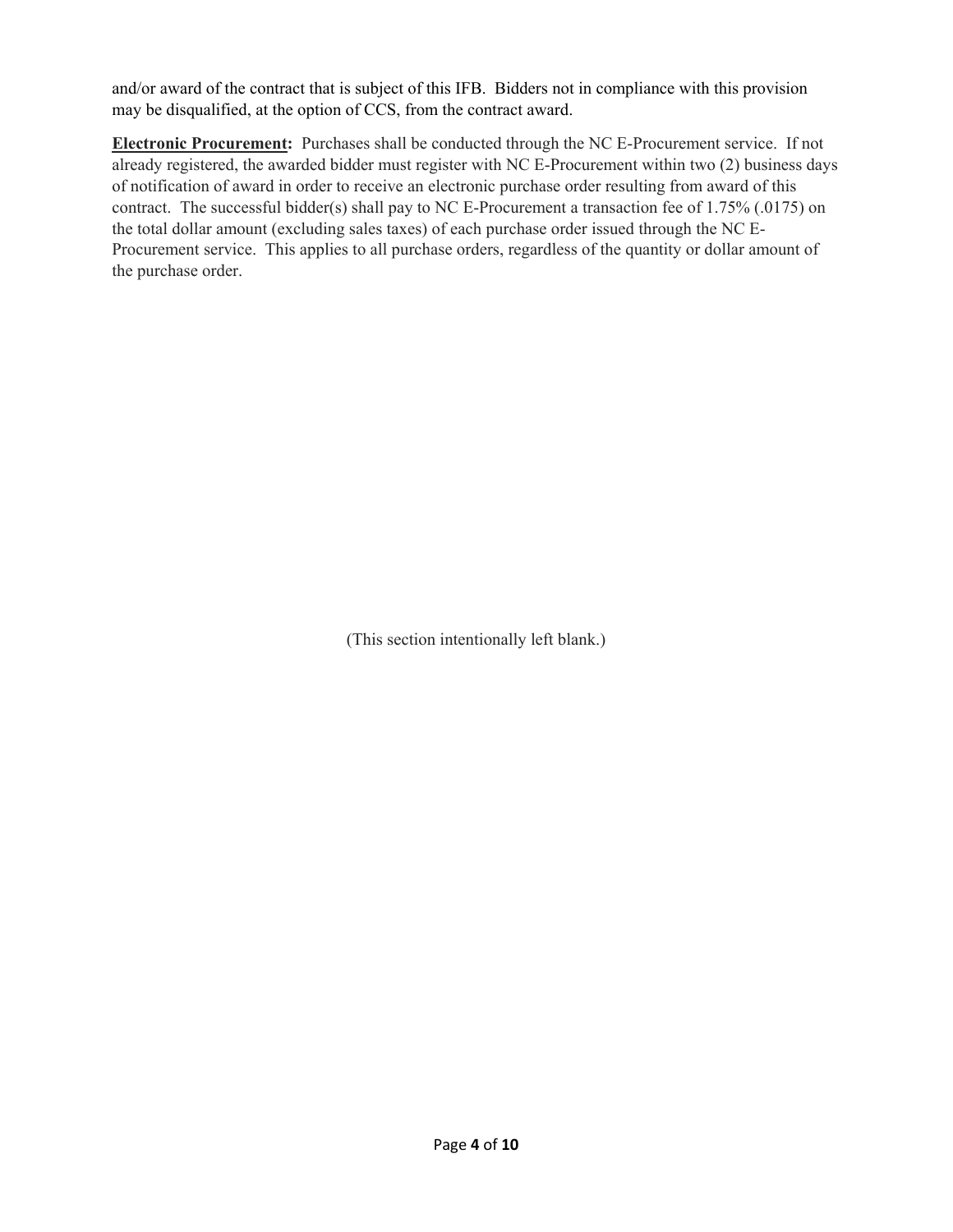## **PURCHASE THE FOLLOWING ITEMS**

#### **Hard Floor Finish Stripper (5 gallon) Quantity: 800 +/‐**

- IPAX Mop‐Strip #1217 Heady Duty Floor Finish Stripper or **EQUAL TO**
- Used to remove finishes for a thorough cleaning of the floor surface.
- Should remove floor finish through the breakdown of the finish polymer or by dissolving or emulsifying the finish, polish, or wax.
- Should not damage the floor surface itself.
- Free of Ammonia and Caustic
- The product is to be able to be used in hard or soft water and must be effective for stripping old polymer emulsion finishes.
- This product must be designed for use after dilution with water
- The product should be able to be used with conventional or automatic machine stripping methods.
- Product Properties:
	- o Evaporation Rate……Slower than Butyl
	- o pH (ASTM E70)……..11.0 12.5
	- o End Use Coverage…….1000 2000 sq.ft.
	- o Freeze Thaw (ASTM D3209)……Passes
	- o Solubility in Water……Complete
	- o Alkali Residue……None
- Standard Dilution: 1:4
- Rinses Completely with hot or cold water
- Phosphate Free

#### **Type 1 Floor Finish (5 gallon) Quantity: 600 +/‐**

- Modified Acrylic ‐ Leveling
- 
- Solids‐Total 25% ‐ Removability
- Milky white color ‐ Detergent Resistant
- 
- PH between 8.5 9.0 ‐ Heel Mark Resistant
- 45 minutes Dry/Recoat Time ‐ 2 Years Strong Storage Stability
- 
- 

#### **Type 2 Floor Finish (5 gallon) Quantity: 1,000 +/‐**

- Polymer emulsion ‐ VOC 0.02%
- Milky white in appearance ‐ Solid content 18‐26%
- .85 gloss ‐ Mild odor
- Coverage 2000 to 2500 sq. ft./gal 1 year shelf life
- 
- 
- 
- Solids‐Non‐Volatile 20% ‐ Spray buff or restorer ability
	-
	-
- Mild odor ‐ Water spot Resistant
	-
	-
- Slip Resistant ‐ Freeze / Thaw Stability
	- 90+ specular gloss ‐ Coverage 2000 to 2500 sq. ft./gal

- 
- 
- 
- 
- 25 minute dry time ‐ Density 8.6 lb/gallon @ 68 degrees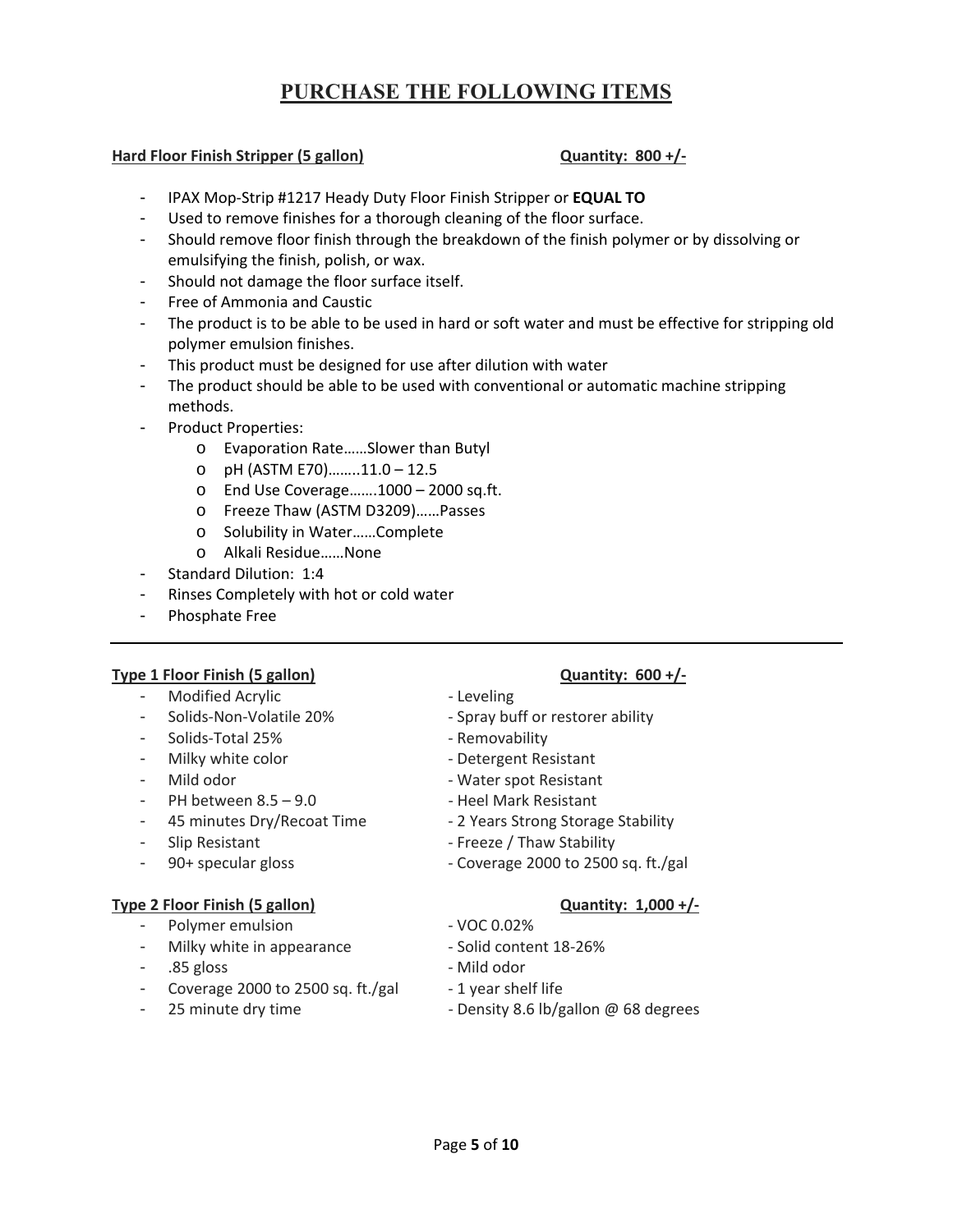# **BIDDER'S OFFER**

| <b>Bidder Name:</b> |
|---------------------|
|---------------------|

|                                 | <b>Stripper</b> | <b>Type 1 Finish</b> | <b>Type 2 Finish</b> |
|---------------------------------|-----------------|----------------------|----------------------|
| <b>Manufacturer/Brand Name</b>  |                 |                      |                      |
| Vendor Item #                   |                 |                      |                      |
| <b>Price Per Unit</b>           |                 |                      |                      |
| <b>Shipping Charges</b>         |                 |                      |                      |
| Total Price (before sales tax*) |                 |                      |                      |

## **IMPORTANT: You must include complete specifications for the items above with your bid response.**

\* NOTE: Cumberland County Schools is not exempt from NC sales tax. Sales tax should be invoiced as a separate line item.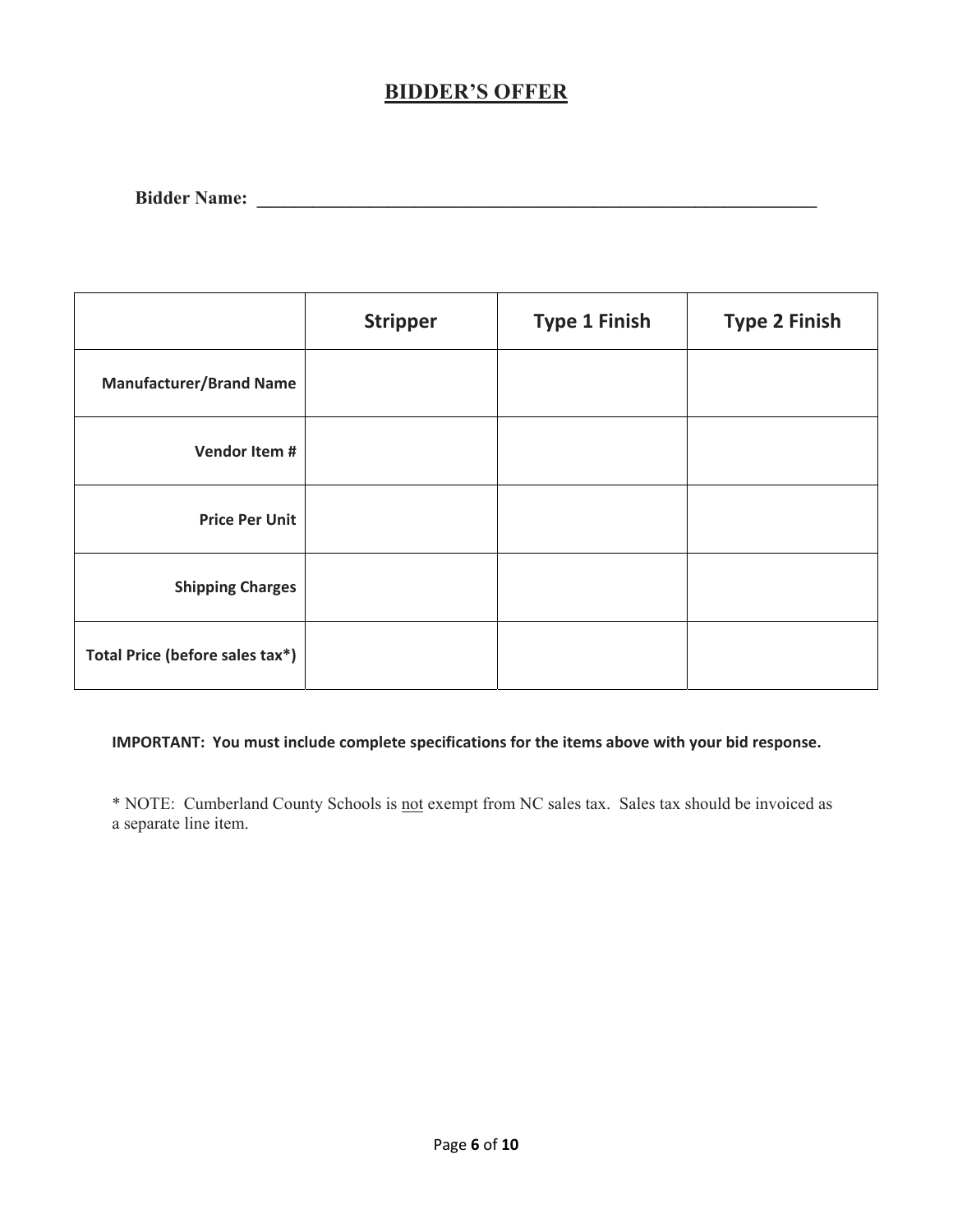#### **INSTRUCTIONS TO BIDDERS**

- **1. Read, Review and Comply**: It shall be the bidder's responsibility to read this entire document, review all enclosures and attachments, and comply with all requirements specified herein.
- **2. Notice to Bidders**: **DO NOT ATTACH ANY ADDITIONAL TERMS AND CONDITIONS**. By execution and delivery of this document, the bidder agrees that any additional terms and conditions, whether submitted purposely or inadvertently, shall have no force or effect.
- **3. Execution:** Failure to sign under EXECUTION section will render bid invalid.
- **4. Order of Precedence:** In cases of conflict between specific provisions in this bid, the order of precedence shall be (1) special terms and conditions specific to this bid, (2) specifications, (3) Cumberland County Schools' General Contract Terms and Conditions and (4) Instructions to Bidders.
- **5. Time for Consideration**: Unless otherwise indicated on the first page of this document, bidder's offer shall be valid for 45 days from the date of bid opening. Preference may be given to bids allowing not less than 45 days for consideration and acceptance.
- **6. Prompt Payment Discounts**: Bidders are urged to compute all discounts into the price offered. If a prompt payment discount is offered, it will not be considered in the award of the contract except as a factor to aid in resolving cases of identical prices.
- **7. Specifications**: Any deviation from specifications indicated herein must be clearly pointed out; otherwise, it will be considered that items offered are in strict compliance with these specifications, and bidder will be held responsible therefore. Deviations shall be explained in detail. **The bidder shall not construe this paragraph as inviting deviation or implying that any deviation will be acceptable.**
- **8. Information and Descriptive Literature:** Bidder is to furnish all information requested and in the spaces provided in this document. Further, if required elsewhere in this bid, each bidder must submit with their bid, sketches, descriptive literature and/or complete specifications covering the products offered. Bids which do not comply with these requirements will be subject to rejection.
- **9. Clarifications/Interpretations:** Any and all questions regarding this document must be addressed to the purchaser named on the cover sheet of this document.
- **10. Acceptance and Rejection:** CCS reserves the right to reject any and all bids, to waive any informality in bids and, unless otherwise specified by the bidder, to accept any item in the bid. If either a unit price or extended price is obviously in error or the other is obviously correct, the incorrect price will be disregarded.
- **11. References:** CCS reserves the right to require a list of users of the exact item offered. CCS may contact these users to determine acceptability of the bid. Such information may be considered in the evaluation of the bid.
- Page **7** of **10 12. Award of Contract:** As directed by statute, qualified bids will be evaluated and acceptance may be made of the lowest and best bid most advantageous to CCS as determined upon consideration of such factors as: prices offered; the quality of the articles offered; the general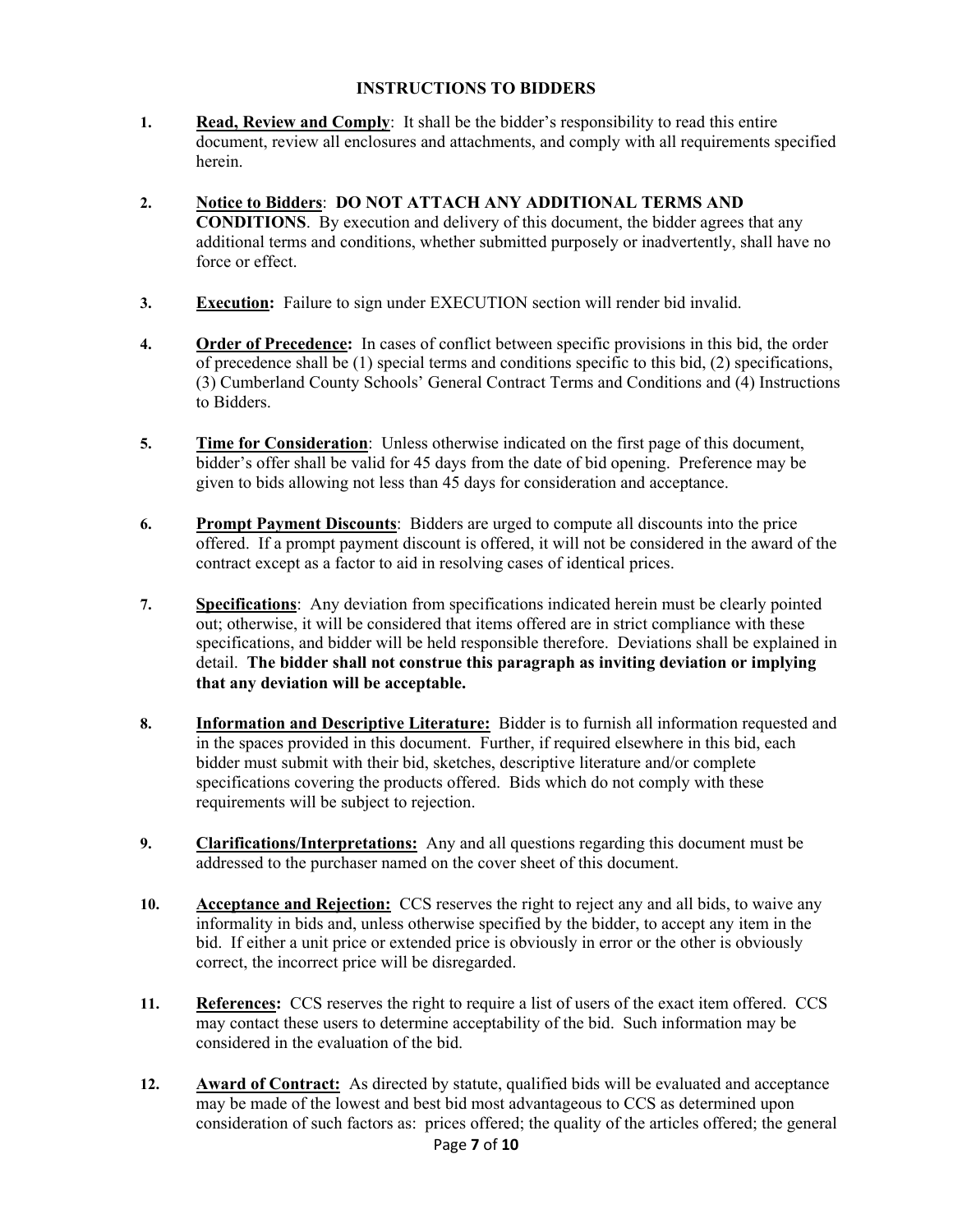reputation and performance capabilities of the bidders; the substantial conformity with the specifications and other conditions set forth in the bid; the suitability of the articles for the intended use; the related services needed; the date or dates of delivery and performance; and such other factors deemed by CCS to be pertinent or peculiar to the purchase in question. CCS reserves the right to accept any item or group of items on a multi-item bid.

- **13. Historically Underutilized Businesses:** Cumberland County Schools is committed to the State of North Carolina Historically Underutilized Business (HUB) Program. CCS invites and encourages participation in this procurement process by businesses owned by minorities, women, disabled, disabled business enterprises and non-profit work centers for the blind and severely disabled.
- **14. Confidential Information:** As provided by statute and rule, CCS will consider keeping trade secrets which the bidder does not wish disclosed confidential. Each page shall be identified in boldface at the top and bottom as "CONFIDENTIAL" by the bidder. Cost information shall not be deemed confidential. In spite of what is labeled as a trade secret, the determination whether it is or not will be determined by North Carolina law.
- **15. Samples:** Samples of items, when required, must be furnished as stipulated herein, free of expense, and if not destroyed will, upon request be returned at the bidder's expense. Request for the return of samples must be made within 10 days following date of bid opening. Otherwise the samples will become CCS property. Each individual sample must be labeled with the bidder's name, bid number, and item number. A sample, on which an award is made, will be retained until the contract is completed, and then returned, if requested, as specified above.
- **16. Acceptance and Rejection:** Cumberland County Schools reserves the right to reject any and all bids, to waive any informality in bids and, unless otherwise specified by the Vendor, to accept any item in the bid. If either a unit price or extended price is obviously in error or the other is obviously correct, the incorrect price will be disregarded.
- **17. Transportation & Delivery:** Transportation of Deliverables shall be FOB Destination, unless otherwise specified in the solicitation document or purchase order. Freight, handling, hazardous material charges, and distribution and installation charges shall be included in the total price of each item. Any additional charges shall not be honored for payment unless authorized in writing by Cumberland County Schools. In cases where parties, other than the Vendor ship materials against the order, the shipper must be instructed to show the purchase order number on all packages and shipping manifest to ensure proper identification and payment of invoices. A complete packing list must accompany each shipment.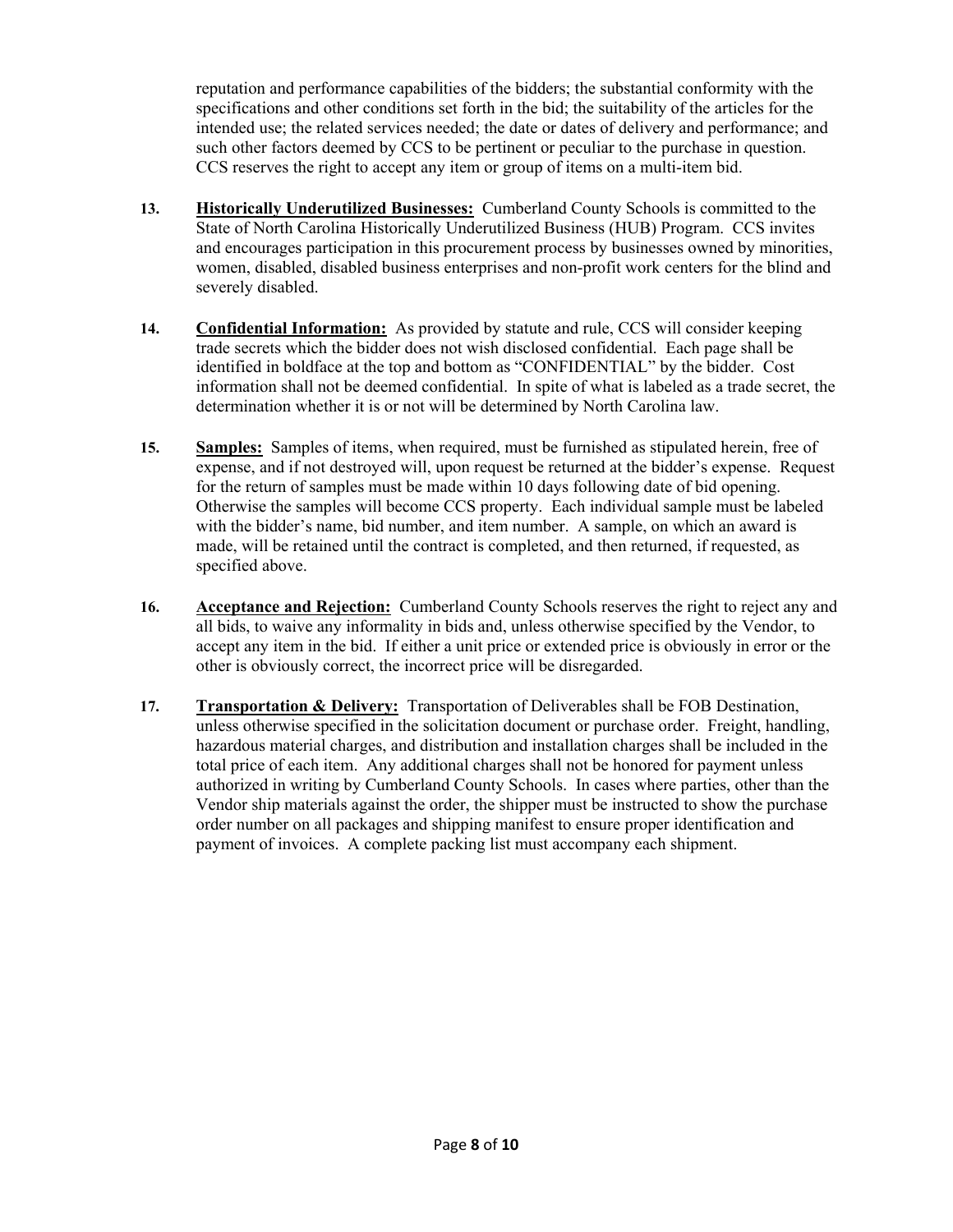#### **GENERAL CONTRACT TERMS AND CONDITIONS**

- **1. Availability of Funds:** Any and all payments to the contractor are dependent upon and subject to the availability of funds to Cumberland County Schools (CCS) for the purpose set forth in this agreement. No goods or services should be shipped or provided prior to issuance of an official Purchase Order to the vendor/contractor by CCS.
- **2. Taxes:** CCS is NOT exempt from N.C. sales tax. Any applicable taxes shall be invoiced as a separate item. By execution of the bid document the vendor certifies that it and all of its affiliates, (if it has affiliates); collect the appropriate taxes.
- **3. Situs:** The place of this contract, its situs and forum, shall be North Carolina, where all matters, whether sounding in contract or tort, relating to its validity, construction, interpretation and enforcement shall be determined.
- **4. Governing Laws:** This contract is made under and shall be governed and construed in accordance with the laws of the State of North Carolina.
- **5. Inspection at Contractor's Site:** CCS reserves the right to inspect, at a reasonable time, the equipment/item, plant or other facilities of a prospective contractor prior to contract award, and during the contract term as necessary for CCS' determination that such equipment/item, plants or other facilities conform with the specifications/requirements and are adequate and suitable for the proper and effective performance of the contract.
- **6. Payment Terms:** Payment terms are Net 30 days after receipt of correct invoice or acceptance of goods, whichever is later.
- **7. Affirmative Action:** The contractor will take affirmative action in complying with all Federal and State requirements concerning fair employment and employment of people with disabilities, and concerning the treatment of all employees without regard to discrimination by reason of race, color, religion, sex national origin or disability.
- **8. Condition and Packaging:** Unless otherwise provided by special terms and conditions or specifications, it is understood and agreed that any item offered or shipped has not been sold or used for any purpose and shall be in first class condition. All containers/packaging shall be suitable for handling, storage or shipment.
- **9. Standards**: All manufactured items and/or fabricated assemblies subject to operation under pressure, operation by connection to an electric source, or operation involving a connection to a manufactured, natural or LP gas source shall be constructed and approved in a manner acceptable to the appropriate state inspector which customarily requires the label or re‐examination listing or identification marking of the appropriate safety standard organization; such as the American Society of Mechanical Engineers for pressure vessels; the Underwriters Laboratories and/or National Electrical Manufacturers' Association for electrically operated assemblies; or the American Gas Association for gas operated assemblies, where such approvals of listings have been established for the type of device offered and furnished. Further, all items furnished shall meet all requirements of the Occupational Safety and Health Act (OSHA), and state and federal requirements relating to clean air and water pollution.